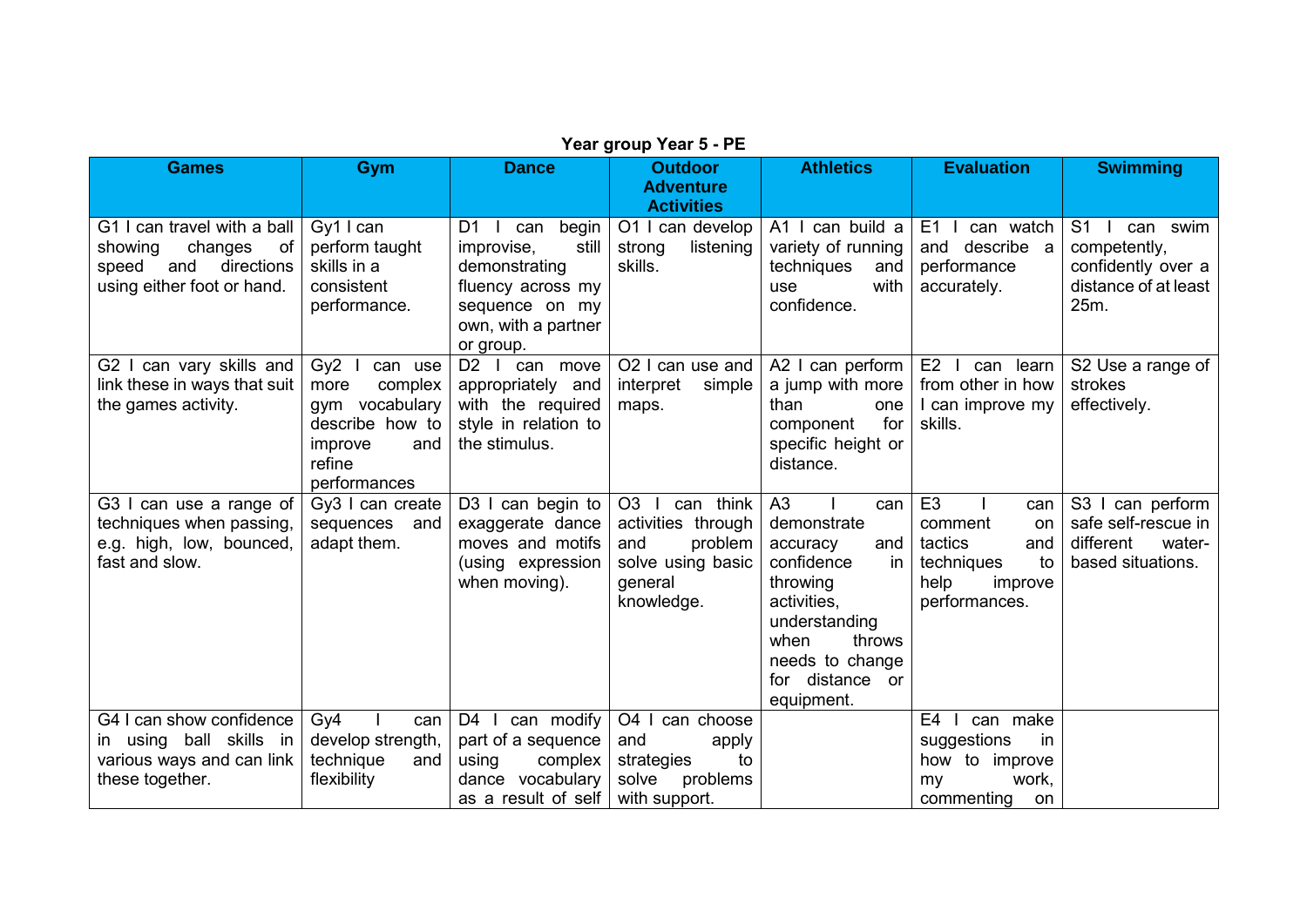|                            | throughout<br>performances. | and<br>peer<br>evaluation. |                       | similarities<br>and<br>differences. |  |
|----------------------------|-----------------------------|----------------------------|-----------------------|-------------------------------------|--|
| G5 I can show confidence   | Gy5 $\mid$ can begin        | D5 I can perform           | O <sub>5</sub><br>can |                                     |  |
| in using ball skills in    | understand<br>to            | using the space            | demonstrate<br>an     |                                     |  |
| various ways and can link  | composition by              | provided to<br>its         | understanding in      |                                     |  |
| these together.            | performing more             | maximum                    | how to stay safe.     |                                     |  |
|                            | complex                     | potential.                 |                       |                                     |  |
|                            | sequences and               |                            |                       |                                     |  |
|                            | apply them to               |                            |                       |                                     |  |
|                            | equipment.                  |                            |                       |                                     |  |
| G6 I can take part in a    |                             | D6 I can begin to          |                       |                                     |  |
| competitive game with an   |                             | show change of             |                       |                                     |  |
| understanding of tactics.  |                             | pace and timing            |                       |                                     |  |
|                            |                             | combine<br>and             |                       |                                     |  |
|                            |                             | flexibility,               |                       |                                     |  |
|                            |                             | techniques<br>and          |                       |                                     |  |
|                            |                             | movements<br>to            |                       |                                     |  |
|                            |                             | create a<br>fluent         |                       |                                     |  |
|                            |                             | sequence.                  |                       |                                     |  |
| G7 I can create my own     |                             | D7 I can organise          |                       |                                     |  |
| game using knowledge       |                             | my own warm up             |                       |                                     |  |
| and skills taught.         |                             | and cool down,             |                       |                                     |  |
|                            |                             | understanding the          |                       |                                     |  |
|                            |                             | importance of it.          |                       |                                     |  |
| G8 I begin to use a range  |                             |                            |                       |                                     |  |
| skills<br>to<br>keep<br>of |                             |                            |                       |                                     |  |
| possession and control of  |                             |                            |                       |                                     |  |
| the ball.                  |                             |                            |                       |                                     |  |
| G9 I can begin to make     |                             |                            |                       |                                     |  |
| suggestions as to what     |                             |                            |                       |                                     |  |
| resources can be used to   |                             |                            |                       |                                     |  |
| differentiate a game.      |                             |                            |                       |                                     |  |
| G10 I can select the right |                             |                            |                       |                                     |  |
| approach to attack and     |                             |                            |                       |                                     |  |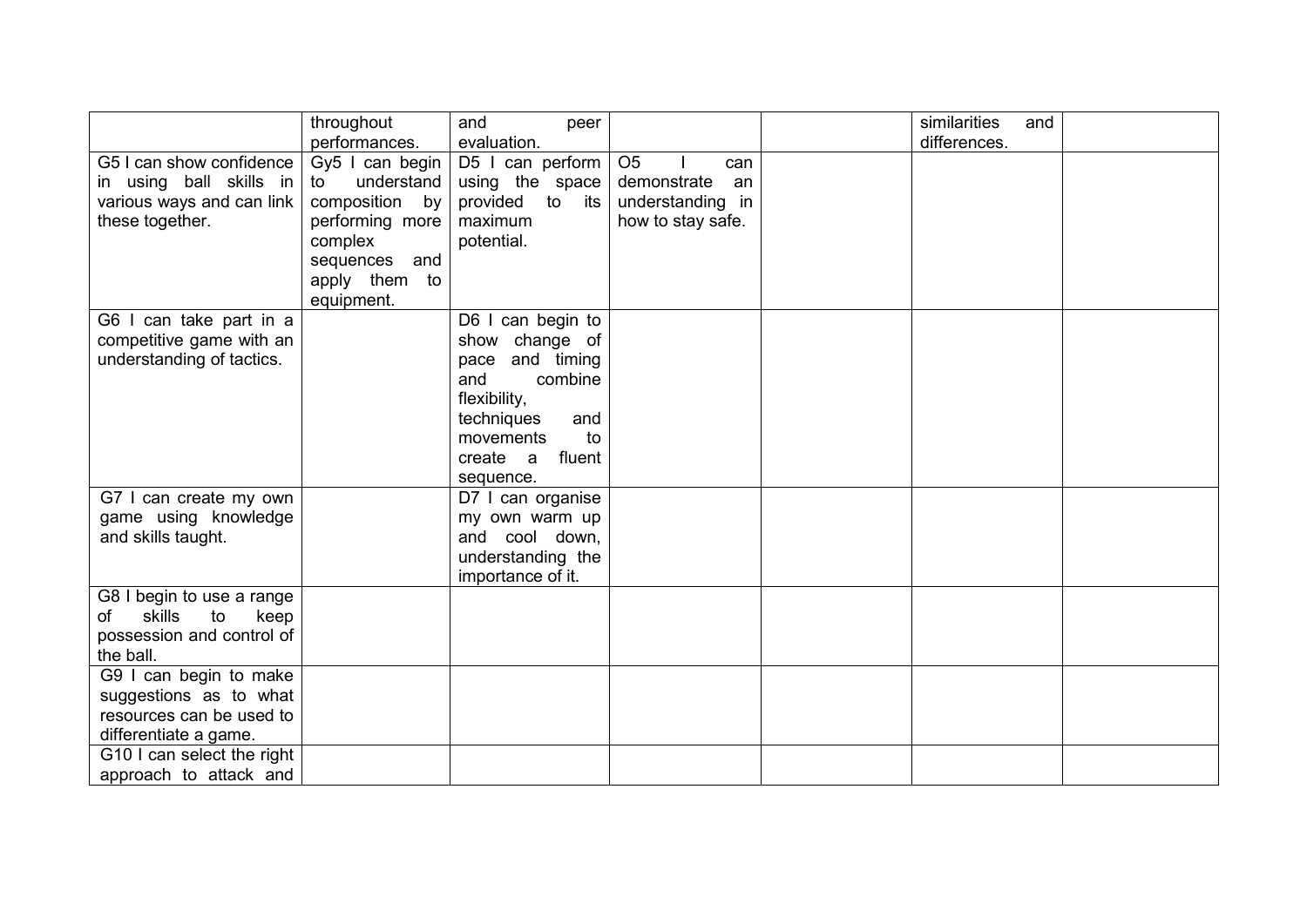| defend<br>in<br>qames<br>situations.           |  |  |  |
|------------------------------------------------|--|--|--|
| G11<br>can show an<br>understanding of when to |  |  |  |
| attack and defend.                             |  |  |  |

| <b>Topic coverage</b>                                                                                                                                                                                                                                                                                                                                                                                                                                                                                                                                                                                                                                                                           |                                                                                                                                                                                                                                                                                                                                                                                                                                                                                                                                                                                                                                                                                                                                                      |                                                                                                                                                                                                                                                                                                                                                    |  |  |  |
|-------------------------------------------------------------------------------------------------------------------------------------------------------------------------------------------------------------------------------------------------------------------------------------------------------------------------------------------------------------------------------------------------------------------------------------------------------------------------------------------------------------------------------------------------------------------------------------------------------------------------------------------------------------------------------------------------|------------------------------------------------------------------------------------------------------------------------------------------------------------------------------------------------------------------------------------------------------------------------------------------------------------------------------------------------------------------------------------------------------------------------------------------------------------------------------------------------------------------------------------------------------------------------------------------------------------------------------------------------------------------------------------------------------------------------------------------------------|----------------------------------------------------------------------------------------------------------------------------------------------------------------------------------------------------------------------------------------------------------------------------------------------------------------------------------------------------|--|--|--|
| <b>Autumn</b>                                                                                                                                                                                                                                                                                                                                                                                                                                                                                                                                                                                                                                                                                   | <b>Spring</b>                                                                                                                                                                                                                                                                                                                                                                                                                                                                                                                                                                                                                                                                                                                                        | <b>Summer</b>                                                                                                                                                                                                                                                                                                                                      |  |  |  |
| <b>Battle of Britain</b>                                                                                                                                                                                                                                                                                                                                                                                                                                                                                                                                                                                                                                                                        | <b>Saxons &amp; Vikings</b>                                                                                                                                                                                                                                                                                                                                                                                                                                                                                                                                                                                                                                                                                                                          | <b>Ancient Maya</b>                                                                                                                                                                                                                                                                                                                                |  |  |  |
| $E1-4$                                                                                                                                                                                                                                                                                                                                                                                                                                                                                                                                                                                                                                                                                          | $E1-4$                                                                                                                                                                                                                                                                                                                                                                                                                                                                                                                                                                                                                                                                                                                                               | $E1-4$                                                                                                                                                                                                                                                                                                                                             |  |  |  |
| $G1 - 11$                                                                                                                                                                                                                                                                                                                                                                                                                                                                                                                                                                                                                                                                                       | $Gy1-Gy5$                                                                                                                                                                                                                                                                                                                                                                                                                                                                                                                                                                                                                                                                                                                                            | $D1-7$                                                                                                                                                                                                                                                                                                                                             |  |  |  |
| $S1-3$                                                                                                                                                                                                                                                                                                                                                                                                                                                                                                                                                                                                                                                                                          | G2, G5, G6, G7, G9                                                                                                                                                                                                                                                                                                                                                                                                                                                                                                                                                                                                                                                                                                                                   | $O1 - 5$                                                                                                                                                                                                                                                                                                                                           |  |  |  |
|                                                                                                                                                                                                                                                                                                                                                                                                                                                                                                                                                                                                                                                                                                 | $S1-3$                                                                                                                                                                                                                                                                                                                                                                                                                                                                                                                                                                                                                                                                                                                                               |                                                                                                                                                                                                                                                                                                                                                    |  |  |  |
| <b>Vocabulary</b>                                                                                                                                                                                                                                                                                                                                                                                                                                                                                                                                                                                                                                                                               | <b>Vocabulary</b>                                                                                                                                                                                                                                                                                                                                                                                                                                                                                                                                                                                                                                                                                                                                    | <b>Vocabulary</b>                                                                                                                                                                                                                                                                                                                                  |  |  |  |
|                                                                                                                                                                                                                                                                                                                                                                                                                                                                                                                                                                                                                                                                                                 |                                                                                                                                                                                                                                                                                                                                                                                                                                                                                                                                                                                                                                                                                                                                                      |                                                                                                                                                                                                                                                                                                                                                    |  |  |  |
| Possession, Speed, Direction, Range,<br>Techniques, Combinations, Competition<br>Tactics, Co-operation, Create, Control,<br>Decisions, Passing, Dribbling, Shooting, Shield<br>ball, Support, Marking, Repossession,<br>Attackers, Defenders, Team play, Court,<br>Target, Defending, Stance, Pitch<br>Front support, shoulder stand, bridge<br>Partner balances level 2 - ankles, high legs,<br>high knees, thighs without support,<br>Shallow, Deep, Turning, Metres, Glide, Front,<br>Back, Stroke, Style, Submerge, Horizontally<br>Vertically, Front crawl, Back stroke, Breast<br>stroke, Independence, Rescue<br>Health and fitness - warm up/ cool down/ heart<br>rate/ pulse/ recovery | Dynamics, Combination, Contrasting, Control<br>Mirroring, Matching, Accurately, Refine,<br>Evaluate, Asymmetry, Performance, Create<br>Symmetry, Refinements, Assessment,<br>Suppleness, Strength, Muscles, Joints, Explore<br>Rotation, Spin, Turn, Sequence, Landing<br>Take-off, Point, Flight, Agility, Strength,<br>Technique, Control, Balance, Evaluate,<br>Improve<br>Shapes – tuck, straddle, pike, arch, back<br>support,<br>Front support, shoulder stand, bridge<br>Partner balances level 2 - ankles, high legs,<br>high knees, thighs without support,<br>Shallow, Deep, Turning, Metres, Glide, Front,<br>Back, Stroke, Style, Submerge, Horizontally<br>Vertically, Front crawl, Back stroke, Breast<br>stroke, Independence, Rescue | Dance phrase, Technique, Formation, Pattern<br>Rhythm, Expression, Improvisation, Modify,<br>Pace, Timing, Action, Reaction, Motif,<br>Dynamics, Interpret, Exploration, Agility<br>Flexibility, Combination, Strength, Control,<br>Balance, Evaluate, Improve, Perform<br>Health and fitness - warm up/ cool down/ heart<br>rate/ pulse/ recovery |  |  |  |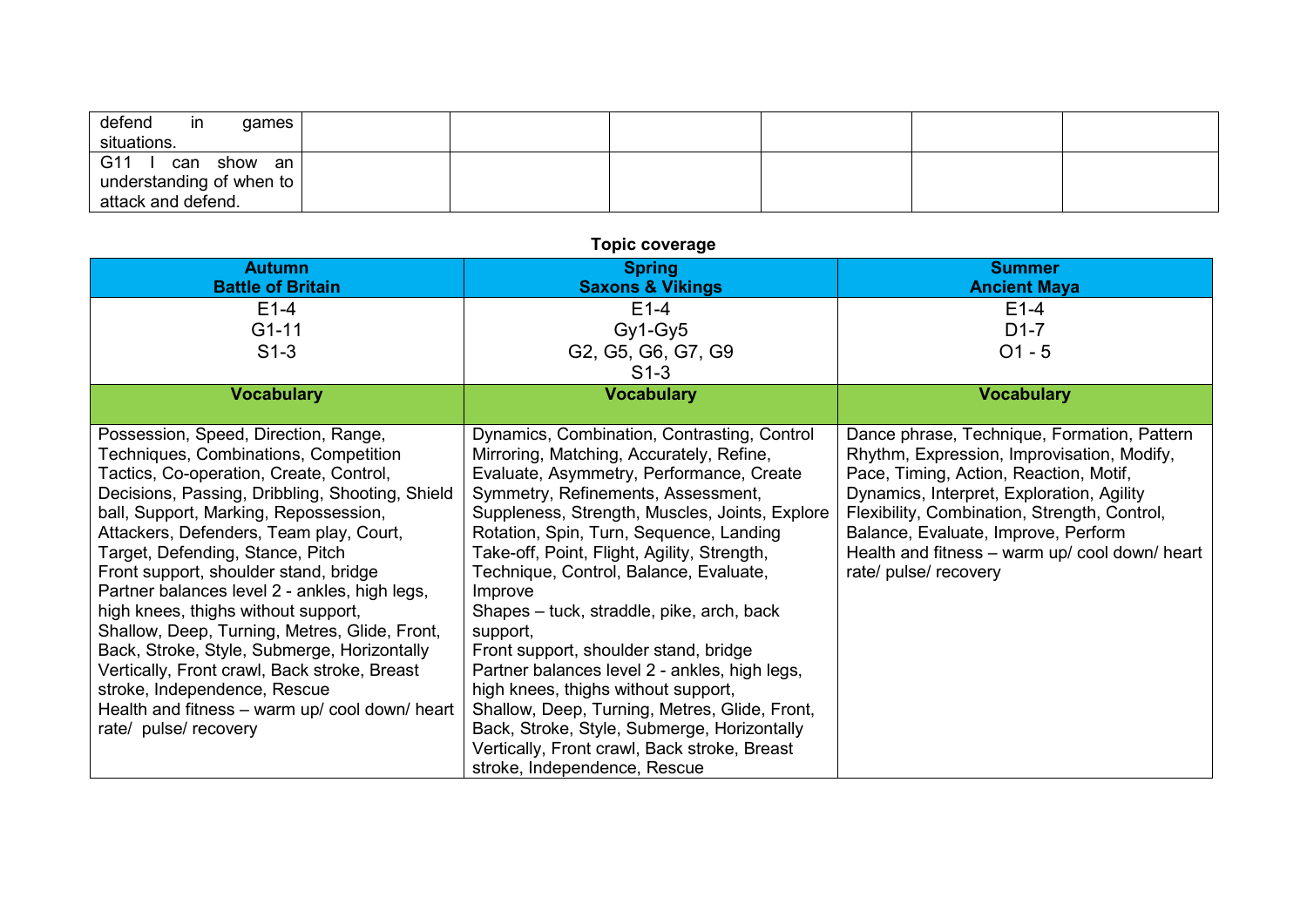|                                                                                                                                                                                                                                                                                                                                                                                                                                                                                                                                                                                                                                                                                                                                                                                                                                                                                                                                                                         | Team play, Batting, Fielding, Bowler, Wicket,<br>Boundary, Innings<br>Health and fitness - warm up/ cool down/ heart<br>rate/ pulse/ recovery                                                                                                                                                                                                                                                                                                                                                                                                                                                                                                                                                                                                                                                         |                                                                                                                                                                                                                                                                                                                                                                                                                                                                                                                                                                                                                                                                                                                                                                                                                     |
|-------------------------------------------------------------------------------------------------------------------------------------------------------------------------------------------------------------------------------------------------------------------------------------------------------------------------------------------------------------------------------------------------------------------------------------------------------------------------------------------------------------------------------------------------------------------------------------------------------------------------------------------------------------------------------------------------------------------------------------------------------------------------------------------------------------------------------------------------------------------------------------------------------------------------------------------------------------------------|-------------------------------------------------------------------------------------------------------------------------------------------------------------------------------------------------------------------------------------------------------------------------------------------------------------------------------------------------------------------------------------------------------------------------------------------------------------------------------------------------------------------------------------------------------------------------------------------------------------------------------------------------------------------------------------------------------------------------------------------------------------------------------------------------------|---------------------------------------------------------------------------------------------------------------------------------------------------------------------------------------------------------------------------------------------------------------------------------------------------------------------------------------------------------------------------------------------------------------------------------------------------------------------------------------------------------------------------------------------------------------------------------------------------------------------------------------------------------------------------------------------------------------------------------------------------------------------------------------------------------------------|
| I will learn                                                                                                                                                                                                                                                                                                                                                                                                                                                                                                                                                                                                                                                                                                                                                                                                                                                                                                                                                            | I will learn                                                                                                                                                                                                                                                                                                                                                                                                                                                                                                                                                                                                                                                                                                                                                                                          | I will learn                                                                                                                                                                                                                                                                                                                                                                                                                                                                                                                                                                                                                                                                                                                                                                                                        |
| How to travel with a ball showing<br>$\blacksquare$<br>changes of speed and directions using<br>my feet.<br>How to travel with a ball showing<br>changes of speed and directions using<br>my hand.<br>How to vary skills and link these in<br>ways that suit the games activity<br>How to select the right approach to<br>$\blacksquare$<br>attack and defend in games situations.<br>How to show confidence in using ball<br>$\overline{\phantom{a}}$<br>skills in various ways and can link these<br>together.<br>How to take part in a competitive game<br>with an understanding of tactics.<br>How to create my own game using<br>knowledge and skills taught<br>How to range of skills to keep<br>possession and control of the ball such<br>as shielding<br>How to make suggestions as to what<br>$\overline{a}$<br>resources can be used to differentiate a<br>game such as time, space, difficulty<br>To show an understanding of when to<br>attack and defend. | How to perform taught skills in a<br>consistent performance.<br>How to use more complex gym<br>vocabulary describe how to improve<br>and refine performances<br>How to create sequences and adapt<br>them<br>How to develop strength, technique and<br>flexibility<br>How to begin to understand<br>composition by performing more<br>complex sequences and apply them to<br>equipment<br>How to use a range of balances<br>How to organise my own warm up and<br>cool down, understanding the<br>importance of it<br>How to watch and describe a<br>performance accurately.<br>How to listen and learn from others<br>How to comment on tactics and<br>techniques to help improve<br>performances<br>How to suggestions in how to improve<br>my work, commenting on similarities<br>and differences. | How to improvise dance techniques<br>How to maintain fluency in my dancing<br>$\overline{\phantom{a}}$<br>sequence<br>How to perform individually and as part<br>of a group<br>How to move appropriately and with the<br>required style in relation to the stimulus.<br>How to begin to exaggerate dance<br>moves and motifs (using expression<br>when moving).<br>How to modify part of a sequence<br>How to use complex dance vocabulary<br>How to use self and peer evaluation to<br>improve.<br>How to perform using the space<br>provided to its maximum potential.<br>How to begin to show change of pace<br>and timing<br>How to combine flexibility, techniques<br>and movements to create a fluent<br>sequence.<br>How to organise my own warm up and<br>cool down, understanding the<br>importance of it. |